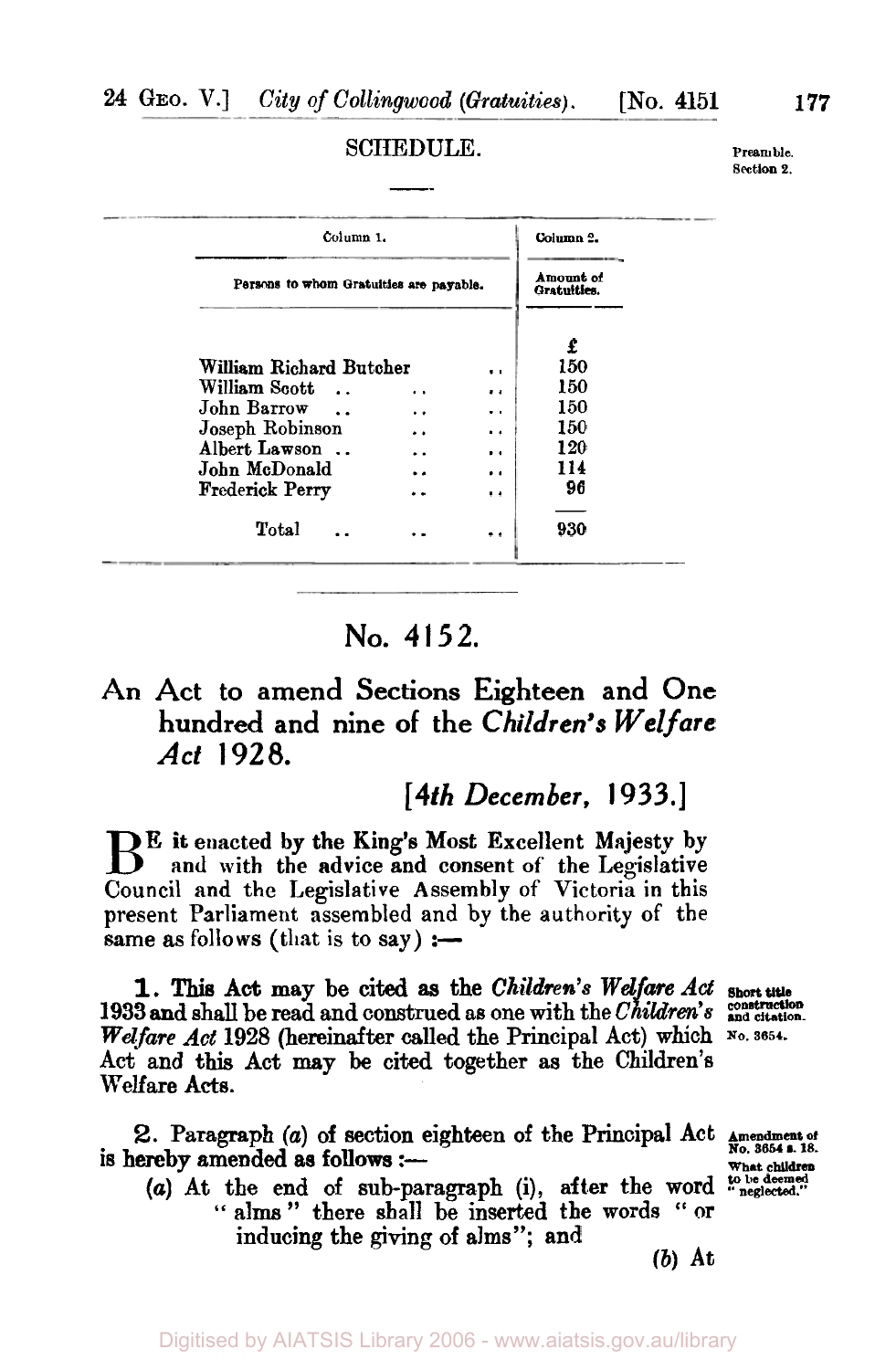- (b) At the end of sub-paragraph  $(iv)$ -
	- **(i)** the word " and " is hereby repealed ; and
	- (ii) there **shall** be inserted the following new sub-  $\text{paragnhs}$  :-
- **No. 3781.**
- " (V) (not being duly licensed pursuant to the provisions of the *Street Trading Act* 1928) engaging in street trading within the meaning of that Act after a member of the police force or any person authorized in that behalf by the Governor in Council has (whether orally **or** otherwise) warned the child to desist from such trading and (where the parent or guardian of the child can be found) warned such parent **or** guardian that the child should desist from such trading ;
	- (vi) living under such conditions **as**  indicate that the child is **lapsing or** likely **to** lapse into a career **of vice or** crime ;
- (Vi;) **being** under the guardianship of any person who in the opinion **of** the children's **court** is unfit by reason **of** his conduct **or** habits to be the guardian **of** the child;
- (viii) (being a female) found soliciting men **for** prostitution, **or** otherwise behaving in an indecent manner;
	- (ix) (being **a** female) found habitually wandering about a public place **or**  public places at night without lawful causeafter a member of the **police**  force **or** any **person** authorized in that behalf by the **Governor** in **Council** has (whether orally **or**  otherwise) warned the child against continuing *so* to wander and (where the parent **or guardian of the child can** be found) warned such parent **or** guardian that the child should cease **from** so wandering ; and ".

**3. At** 

Digitised by AIATSIS Library 2006 - www.aiatsis.gov.au/library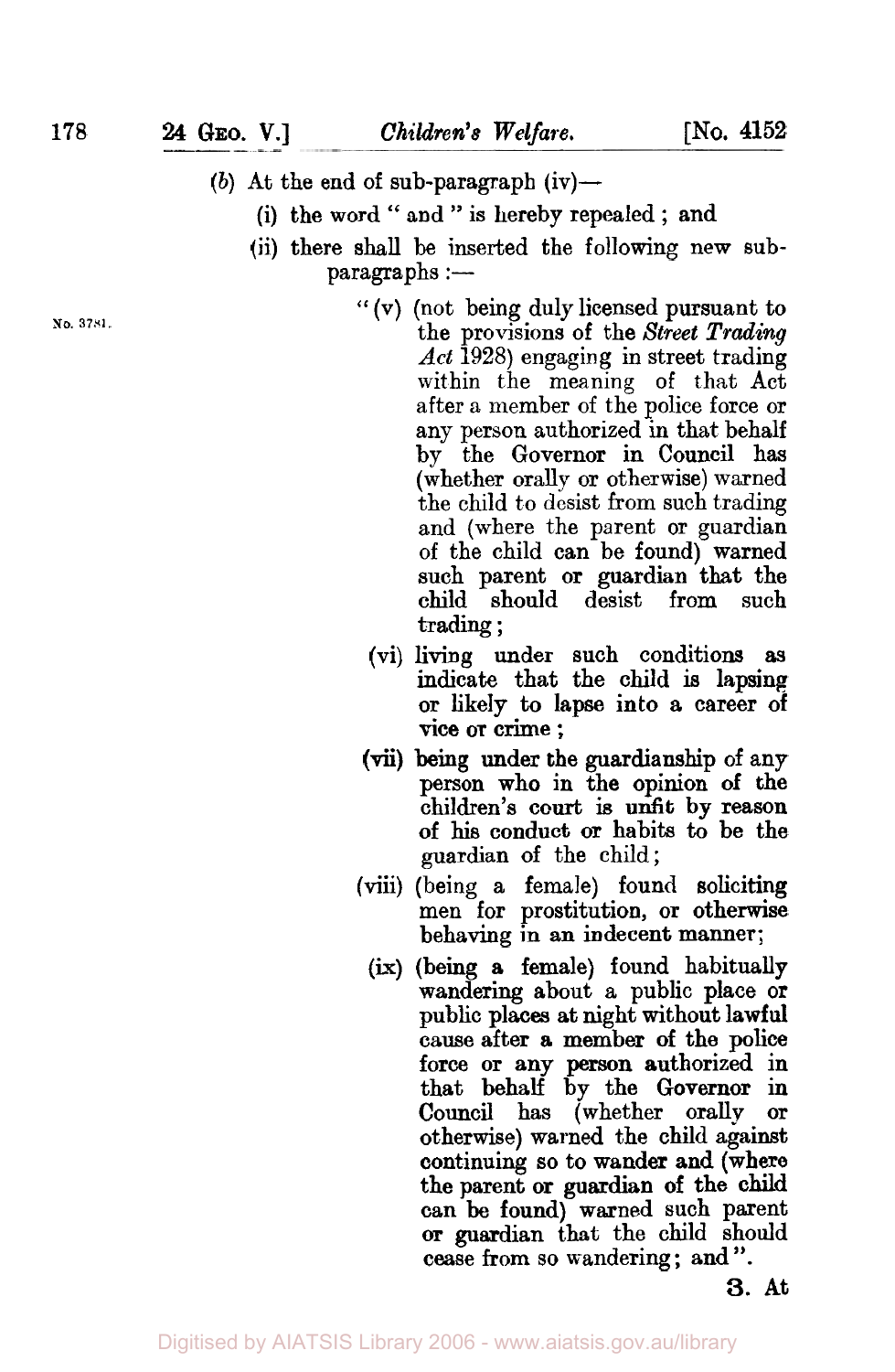**3.** At the end of section one hundred and nine of **Amendment of**  $N_0$ , 3654 s. 109. the Principal Act there shall be inserted the following **As to liability** words :- ill-treating **for neglecting** 

"A person may be liable under this section children. notwithstanding that actual bodily **suffering** or permanent or **serious** injury to health or the likelihood of such suffering or injury to health was obviated **by** the action of another person."

## **No. 4 153.**

**An Act to enable the Governor in Council to declare the Shire of Heidelberg a City, and for other purposes.** 

[ **1 1** *th December,* **1933.]** 

Be it enacted by the King's Most Excellent Majesty **by**  and with **the** advice and consent of the Legislative Council and the Legislative Assembly of Victoria in this present Parliament assembled and by the authority **of** the. same as follows (that is to say)  $:$ -

1. This Act may be cited as the *Local Government* short the *(Shire of Heidelberg) Act* **1933 and** shall be read and **and citation**  construed as one with the *Local Government Act* 1928 Nos. 3720 &c. (hereinafter called the Principal Act) and any Act amending the same all of which Acts and this Act may be cited together as the Local Government Acts.

**2.** Notwithstanding anything in section sixteen of the **Power to Governor in**  Principal Act the Governor in Council may declare the *Council* shire of Heidelberg a city, and Part II. of the Principal methods Act shall with all necessary adaptations be read and **a city.**  construed accordingly and, in particular, without affecting No. 3720 s. 16. the generality of the foregoing, the said **Act** shall be **rea**  and construed and have effect as if-

*(a)* in sub-section (1) of section thirty-four **thereof, No. 3720 s. 34**  after the words "declaring **any** shire a borough" there were inserted the words "or city " ; and

**500.-7** 

 $(b)$  in